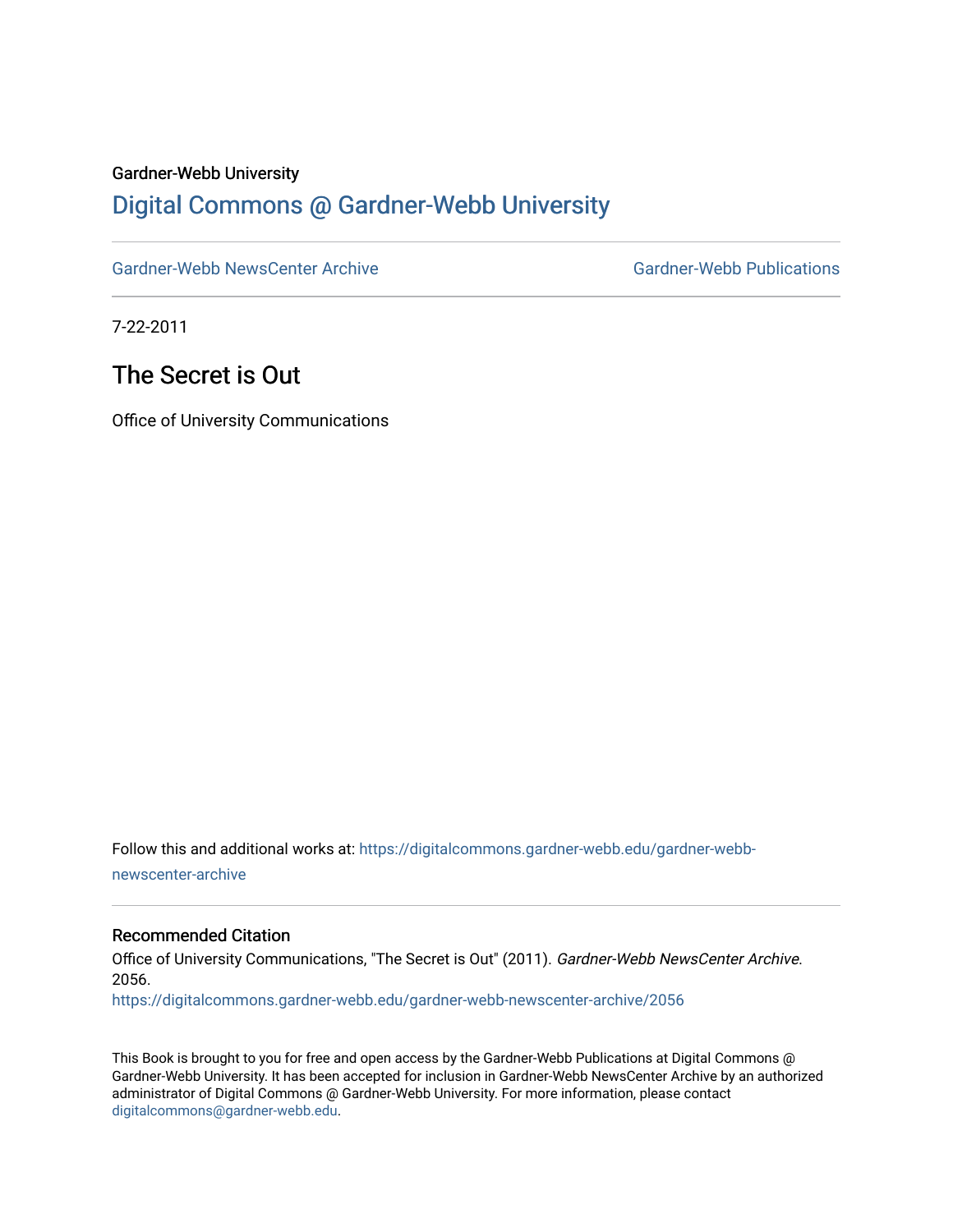# **The Secret is Out**

**[webpublish.gardner-webb.edu](https://webpublish.gardner-webb.edu/newscenter/the-secret-is-out/)**/newscenter/the-secret-is-out/

Office of University Communications **Communications** July 22, 2011

*Gardner-Webb University Has Racked Up an Array of National Honors in 2011*

BOILING SPRINGS, N.C. – Those familiar with Gardner-Webb University have often affectionately called I the "nation's best kept secret." But after the string of prestigious national honors Gardner-Webb has won in 2011, it is clear that the University's unique commitment to academic excellence, Christian faith, and community service is not so secret after all.

Gardner-Webb is one of the nation's best colleges to work for, according to a new survey released by the Chronicle of Higher Education on Monday, July 25. The results, released in the Chronicle's fourth annual report on the academic workplace, are based on a survey of nearly 44,000 employees at 310 colleges and universities. In all, only 111 of the 310 institutions achieved "Great Colleges to Work For" recognition. Gardner-Webb won honors in two specific categories this year: "Confidence in Senior Leadership," and "Supervisor/Department Chair Relationship."

But the Chronicle's "Great Colleges" designation is only the latest national honor. For exhibiting what it calls "institutionalized community engagement," the Carnegie Foundation for the Advancement of Teaching selected Gardner-Webb for the Community Engagement Classification. Of the thousands of institutions nationwide, Gardner-Webb is now among only 311 schools to have earned the distinction since the Classification's inception in 2006.

Gardner-Webb was also named, for the fourth consecutive year, to the President's Higher Education Community Service Honor Roll for engaging its students, faculty and staff in meaningful service that achieves measurable results in the community. Said GWU Associate Provost Dr. Gayle Price, the Carnegie Classification and the President's Honor Roll together signal that service "isn't just an attachment to our mission at Gardner-Webb, but it is organically integrated into all aspects of our University's identity."

Finally, Gardner-Webb is one of the nation's top 10 schools for mobilizing student missionaries through the North American Mission Board (NAMB). For that distinction, NAMB awarded GWU its distinguished Courts Redford Award for Excellence in Student Mobilization. In 2010, one in every 15 residential students participated in University mission trips to places like Eastern Tennessee, Guatemala, and Northern Ireland.

"Because Gardner-Webb has sent significant numbers of students to serve in evangelism and church planting projects, new churches have been started and people have heard the Good News of Jesus for the first time," said NAMB spokesperson Van Simmons. Added Dr. Tracy Jessup, Vice President for Christian Life and Service, "Our students have a great desire to